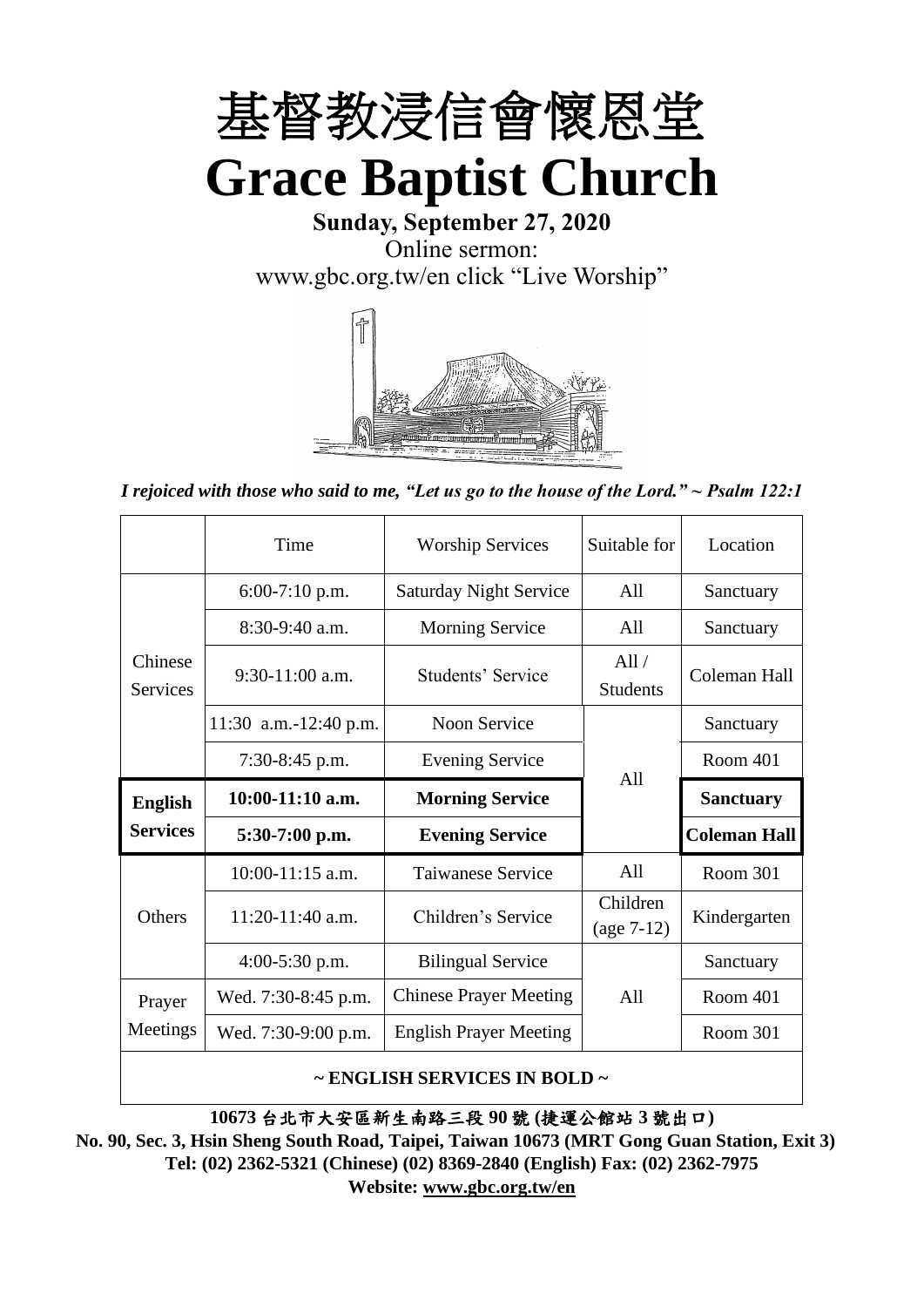#### **Welcome to Grace Baptist Church English Congregation. Thank you for choosing to worship with us and celebrate the glory of our Lord.**

|                          |                       | Morning Worship Service - 10:00 a.m.<br>Sunday, September 27, 2020 (Sanctuary)                                  |                             |
|--------------------------|-----------------------|-----------------------------------------------------------------------------------------------------------------|-----------------------------|
| Prelude                  |                       |                                                                                                                 | Monica Kong                 |
| Greeting/Prayer          |                       |                                                                                                                 | Anne Tan                    |
|                          | Worship through Music | "Only a Holy God"                                                                                               |                             |
|                          |                       |                                                                                                                 |                             |
|                          |                       | "Jesus, Your Name"                                                                                              |                             |
| <b>Pastoral Prayer</b>   |                       |                                                                                                                 | <b>Pastor Nick Brideson</b> |
|                          | Worship through Music | "Christ Our Hope in Life and Death"<br>"I Offer My Life"                                                        | Anne Tan                    |
| <b>Offertory Prayer</b>  |                       |                                                                                                                 | Chien-hao Ferng             |
| Tithes and Offerings     |                       |                                                                                                                 |                             |
| Doxology                 |                       |                                                                                                                 |                             |
| Pray for Our Church      |                       |                                                                                                                 | Minister Priscilla Liao     |
| <b>Special Music</b>     |                       | "Your Great Name"                                                                                               | <b>Hallel Singers</b>       |
| <b>Scripture Reading</b> |                       | 1 Samuel 26:7-11                                                                                                | Minister Priscilla Liao     |
|                          |                       | Honoring Life                                                                                                   | <b>Pastor Nick Brideson</b> |
| Message                  |                       |                                                                                                                 |                             |
| <b>Response Song</b>     |                       | "Living for Jesus"                                                                                              |                             |
| Benediction              |                       |                                                                                                                 |                             |
| Welcome                  |                       |                                                                                                                 |                             |
| <b>Closing Song</b>      |                       | "As the Lord Is with Us"                                                                                        | Anne Tan                    |
| Postlude                 |                       |                                                                                                                 | Monica Kong                 |
| Wear a mask              |                       |                                                                                                                 |                             |
| before entering          |                       | Nursery care is available in the "Cry Room" at the back of<br>the Sanctuary during the Morning Worship Service. |                             |
| the Cry Room.            |                       |                                                                                                                 |                             |
|                          |                       | Evening Worship Service - 5:30 p.m.                                                                             |                             |
|                          |                       | Sunday, September 27, 2020 (Coleman Hall)                                                                       |                             |
| Prelude                  |                       |                                                                                                                 |                             |
|                          |                       |                                                                                                                 | Michael Tsai                |
| Prayer                   |                       |                                                                                                                 | Minister Kevin Wang, Leader |
|                          | Worship through Music | "O Lord My Rock and My Redeemer"                                                                                |                             |
| Greeting                 |                       |                                                                                                                 | Minister Priscilla Liao     |
| <b>Pastoral Prayer</b>   |                       |                                                                                                                 | <b>Pastor Nick Brideson</b> |
|                          |                       |                                                                                                                 |                             |
|                          | Worship through Music | "Sovereign"                                                                                                     | Minister Kevin Wang, Leader |
|                          |                       | "Yet Not I but through Christ in Me"                                                                            |                             |
|                          |                       | "Blessed Assurance"                                                                                             |                             |
| <b>Offertory Prayer</b>  |                       |                                                                                                                 | <b>Kirsten Burgess</b>      |
| Tithes and Offerings     |                       |                                                                                                                 |                             |
| Pray for Our Church      |                       |                                                                                                                 | Minister Priscilla Liao     |
| <b>Scripture Reading</b> |                       | 1 Samuel 26:7-11                                                                                                |                             |
| Message                  |                       | Honoring Life                                                                                                   | <b>Pastor Nick Brideson</b> |
| <b>Response Song</b>     |                       | "Blessed Be Your Name"                                                                                          |                             |
| <b>Closing Prayer</b>    |                       |                                                                                                                 |                             |
| Welcome                  |                       |                                                                                                                 |                             |
| <b>Closing Song</b>      |                       | "Blessed Assurance"                                                                                             | Minister Kevin Wang, Leader |
| Postlude                 |                       |                                                                                                                 | Michael Tsai                |

#### **Our Vision Is to Spread the Gospel**

To achieve this, we aim:

⚫ To become a house of prayer

⚫ Through prayer, to build the body of Christ

⚫ From the body, to do the work of mission in Taipei, Taiwan, and neighboring countries *"but you will receive power when the Holy Spirit has come upon you; and you shall be My witnesses both in Jerusalem, and in all Judea and Samaria, and even to the remotest part of the earth." -* Acts 1:8 (NASB)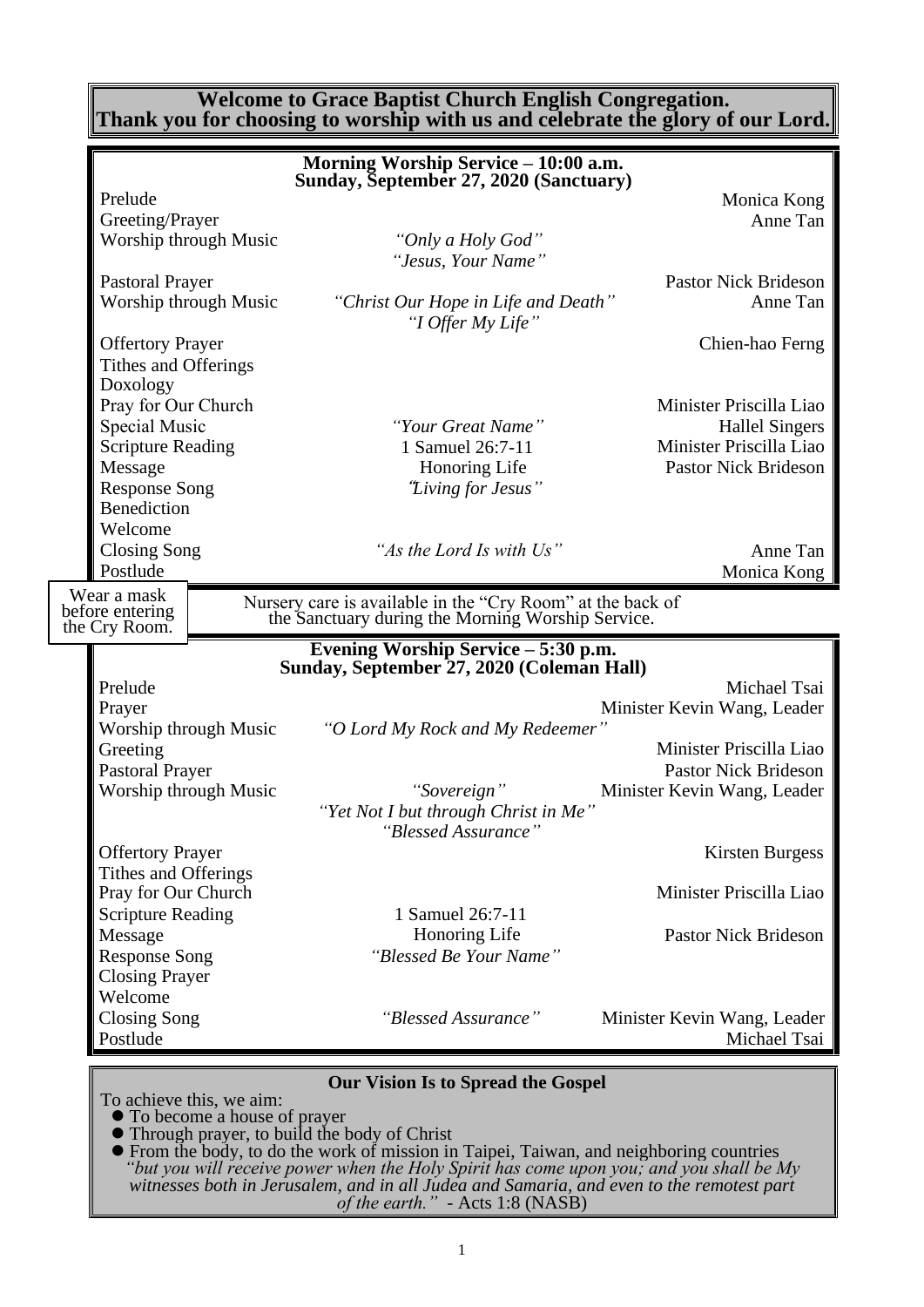# **Sermon Topic: Honoring Life**

**Scripture: 1 Samuel 26:7-11**

**Speaker: Pastor Nick Brideson September 27, 2020** 

#### **Scripture: 1 Samuel 26:7-11 (NASB)**

**<sup>7</sup>** So David and Abishai came to the people by night, and behold, Saul lay sleeping inside the circle of the camp with his spear stuck in the ground at his head; and Abner and the people were lying around him. **<sup>8</sup>** Then Abishai said to David, "Today God has delivered your enemy into your hand; now therefore, please let me strike him with the spear to the ground with one stroke, and I will not strike him the second time." **<sup>9</sup>** But David said to Abishai, "Do not destroy him, for who can stretch out his hand against the LORD'S anointed and be without guilt?" **<sup>10</sup>** David also said, "As the LORD lives, surely the LORD will strike him, or his day will come that he dies, or he will go down into battle and perish. **<sup>11</sup>** "The LORD forbid that I should stretch out my hand against the LORD'S anointed; but now please take the spear that is at his head and the jug of water, and let us go."

**Notes:**



### **Sermon Next Sunday,** *October 4***:**

| <b>Speaker</b>                                                                                                                           | <b>Topic</b>             | <b>Bible Text</b>      |  |  |  |
|------------------------------------------------------------------------------------------------------------------------------------------|--------------------------|------------------------|--|--|--|
| <b>Pastor Nick Brideson</b>                                                                                                              | <b>Honoring Marriage</b> | Exodus 20; 2 Samuel 11 |  |  |  |
| Study the Bible text ahead and you will get more from the sermon.<br>You are welcome to join one of the Sunday classes listed on page 6. |                          |                        |  |  |  |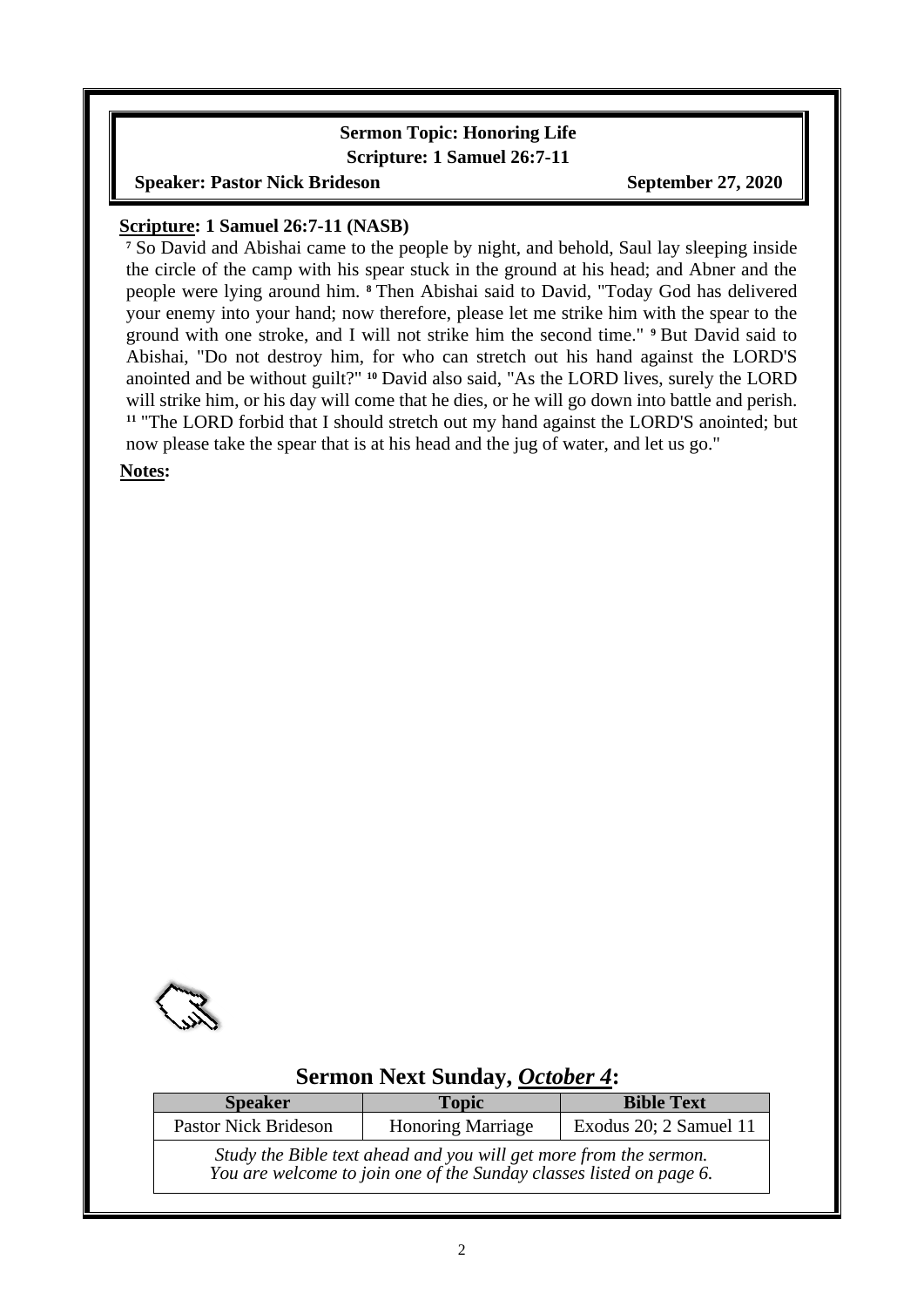# **Wednesday Night Prayer Meeting**

*"My house shall be called a house of prayer" (Matthew 21:13)*

Let us be a church of prayer. Come and pray with brothers and sisters in Christ 7:30 - 9:00 p.m. every Wednesday in Room 301. Go directly to the physical Prayer Meeting or email Minister Priscilla (priscilla@gbc.org.tw) for how to join the Zoom Prayer Meeting. Email prayer requests to Minister Priscilla.

Prayer Focus for this coming Wednesday: *The World*

### **Orphanage Ministry**

**Our next visit:** TODAY

Meet in Room 403 at 1:00 p.m. and leave GBC from the front door at 2:00 p.m. No training is required.

> *Participants in this ministry must be registered members of GBC.*

### **Parenting Group**

GBC Parenting Group welcomes parents (including single parents) with kids of any age to join. We study various principles about parenting as well as enjoying fellowship with each other. The group meets at 11:30 a.m. on 2nd and 4th Sundays in Room 402. Next meeting: *TODAY*

If you have any questions, please email Rod Syverson at: [rod\\_syverson@hotmail.com.](mailto:rod_syverson@hotmail.com)



### **Lord's Supper Available**

For those who worship with us regularly and are unable to join us for worship in the Sanctuary on October 4th, you may go to the GBC front desk to pick up a 2-in-1 Lord's Supper cup and join us for worship and the Lord's Supper online.

# **GBC Holiday Notice**

In order to take some muchneeded time off and allow members to focus on family, GBC will be closed on Thursday, October 1, for the Mid-Autumn Festival. All GBC activities on October 1 will be cancelled.

# **Chinese Seminar Invitation**

This seminar, in Chinese, is titled *"Generational Challenges and Growth";*  and will be held Sunday, October 4 from 12:45 to 2:30 p.m. in Coleman Hall. Lunch is provided for NT 50 on site when you check-in to the seminar.

To join, please scan the QR code to register before *September 28*. For other details please read the Chinese bulletin.



### **COVID-19 Precautions**

#### **Precautions inside GBC:**

★ Wearing a mask to cover the nose and mouth is required inside GBC. If you are not able to wear a mask, you are invited to join worship online.

- Temperatures will be taken when you enter GBC. (Please enter through GBC front door. Back door is for exit only.)
- No buffet-style food in groups/meetings inside GBC (Only lunch boxes or food in sealed packages. Drinks must be in individual containers.)
- Fill out the seating form when joining a worship service. (Family members can sit together and fill out one form with one seat number to include all members.)
- Take your bulletin home or put it in boxes marked "Bulletin RECYLE".
- No one should attend GBC who has been out of Taiwan in the last 2 weeks.
- See a doctor if you have a fever and cough.

#### **General Precautions:**

The government asks ALL people to NOT travel overseas. ALL people who arrive in Taiwan from overseas MUST self-quarantine for 14 days. During your quarantine, GBC welcomes you to join our worship via the Internet.

All meetings should keep an attendance record. The leader should keep the record for at least one month in case it is needed.

Please enter GBC through the front door. GBC back door is for *exit* only. The gate from the coffee deck (next to the sushi restaurant) will be open for people leaving GBC immediately after the morning service.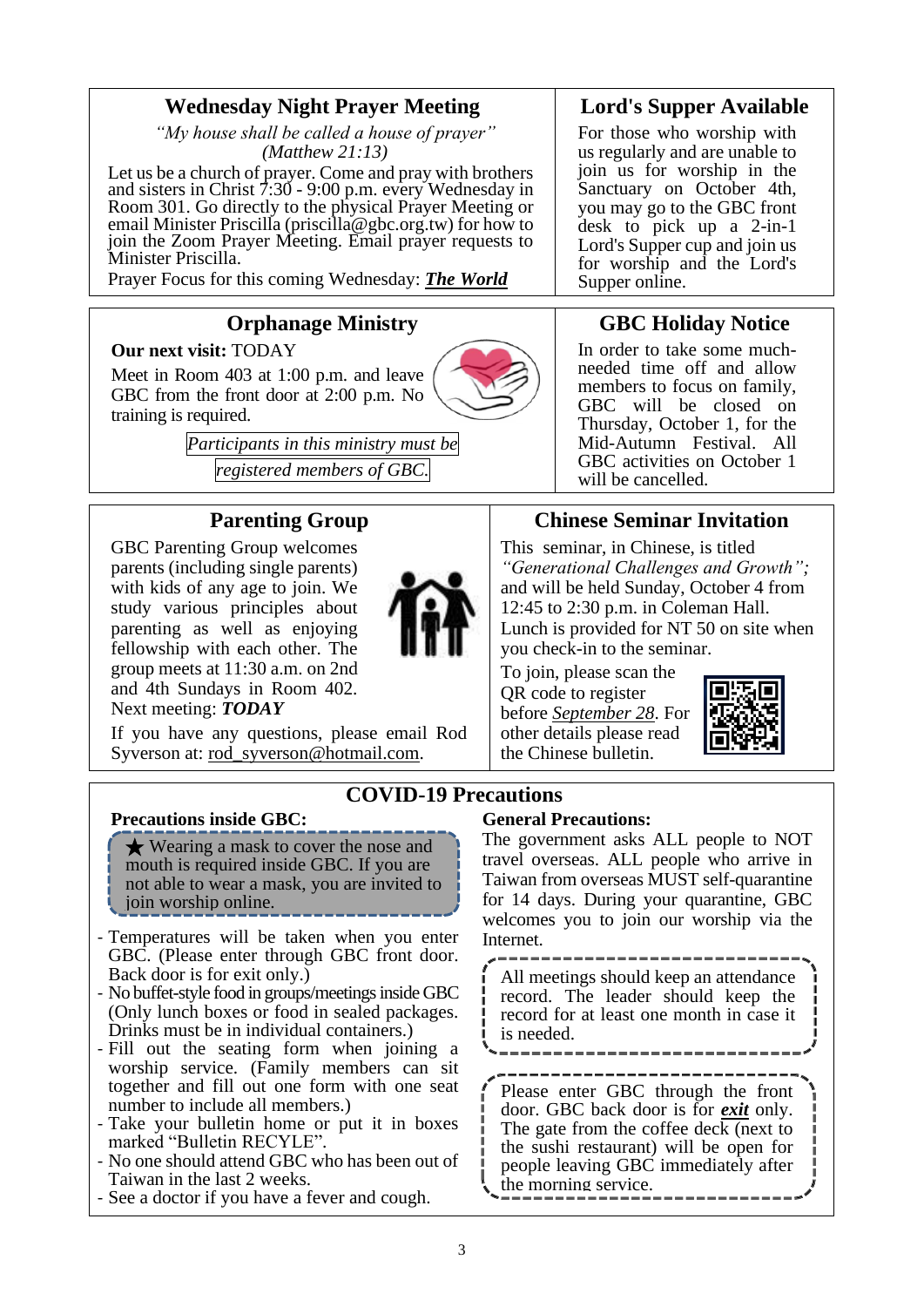# **International Students Group**



The International Student Group is for international and local university students who are looking for

community and growth.

They will be discussing different Bible topics every Friday from 7:30 to 8:30 p.m. in WanFu 22A. If interested, please contact the leader, César González, at: [cesaledro57@gmail.com.](mailto:cesaledro57@gmail.com)

### **Young Adults Fellowship: Next meeting on** *October 3*

Young Adults Fellowship is for young adults from the age of 20-35 to study God's Word and grow together.



On *October 3*, it begins meeting on a new schedule: *1 st and 3rd Saturdays from 4:30 p.m. to 6:00 p.m.* in WanFu 22 (next to GBC building). Please join the Fellowship directly on October 3. Contact Minister Kevin Wang at kevin@gbc.org.tw if you need more information.



# **Scholarships and Grants (High-School and above)**

High school, college/university, post-graduate and seminary students can apply for the Scholarships and Grants. Application deadline is *October 15.* Details and application forms are available at the front desk.

# **Elder's Day Health Seminar (in Chinese)**

**Time/Date:** 2:00 - 4:00 p.m. on Saturday, October 17

**Topic:** *Hold Your Muscles – Doing Smart Exercise to Prevent Joint Problems*

Have you ever felt that your joints are stiff and stuck, you struggle to get up, or your walking speed is not as good as before? The loss of muscle accelerates when people age. Through the seminar you will learn simple self-muscle strengthening and be able to test your own muscle, as well as smart and efficient exercise to enhance joint stability. It is an easy way to invest your time in joint health care.

**Speaker:** Li Xiaojue, Physiotherapist

**Education of the Speaker:** Double Bachelors in Kaohsiung Medical University Department of Sports & Medicine; Department of Physiotherapy

**Current position:** Physiotherapist at BinGe Physiotherapy Clinic; Jenny's Pilates Physical Fitness Academy Pilates trainer

**Remarks:** Please bring along a thermos and a towel



# **Free Flu Shots / Colon, Oral & Cervical Cancer Screening**

**Date/Time/Location:** 10:00 a.m. ~ 1:00 p.m.; Sunday, October 11; Near GBC front deck. Please bring your Insurance Card or ID if you meet the following requirements:

#### A. **Flu shots:**

| 1. Over 50 years old                                                              | 5. People with rare disease, major |
|-----------------------------------------------------------------------------------|------------------------------------|
| 2. Persons with chronic disease OR                                                | debilitating disease (cancer, on   |
| with BMI $\geq$ 30                                                                | dialysis, stroke patients, etc)    |
| 3. People who work in hospitals,                                                  | 6. Pregnant women or parents of    |
| medical/dental clinics, nursing                                                   | children under 6 months of age     |
| homes, daycare centers                                                            | 7. Children $<$ 6 months of age    |
| 4. People who working in childcare                                                |                                    |
| or in nursing homes                                                               |                                    |
| B. Colon cancer screening: Age 50 to 75 and has not been screened in 2019 or 2020 |                                    |
| C. Oral cancer screening: Over 30 years old/smoker/betel nut chewer and has not   |                                    |

- C. **Oral cancer screening:** Over 30 years old/smoker/betel nut chewer and has not been screened in 2019 or 2020
- D. **Cervical cancer:** Femle over 30 years old, has had sex, and has not been screened in 2020 (conducted by a female doctor)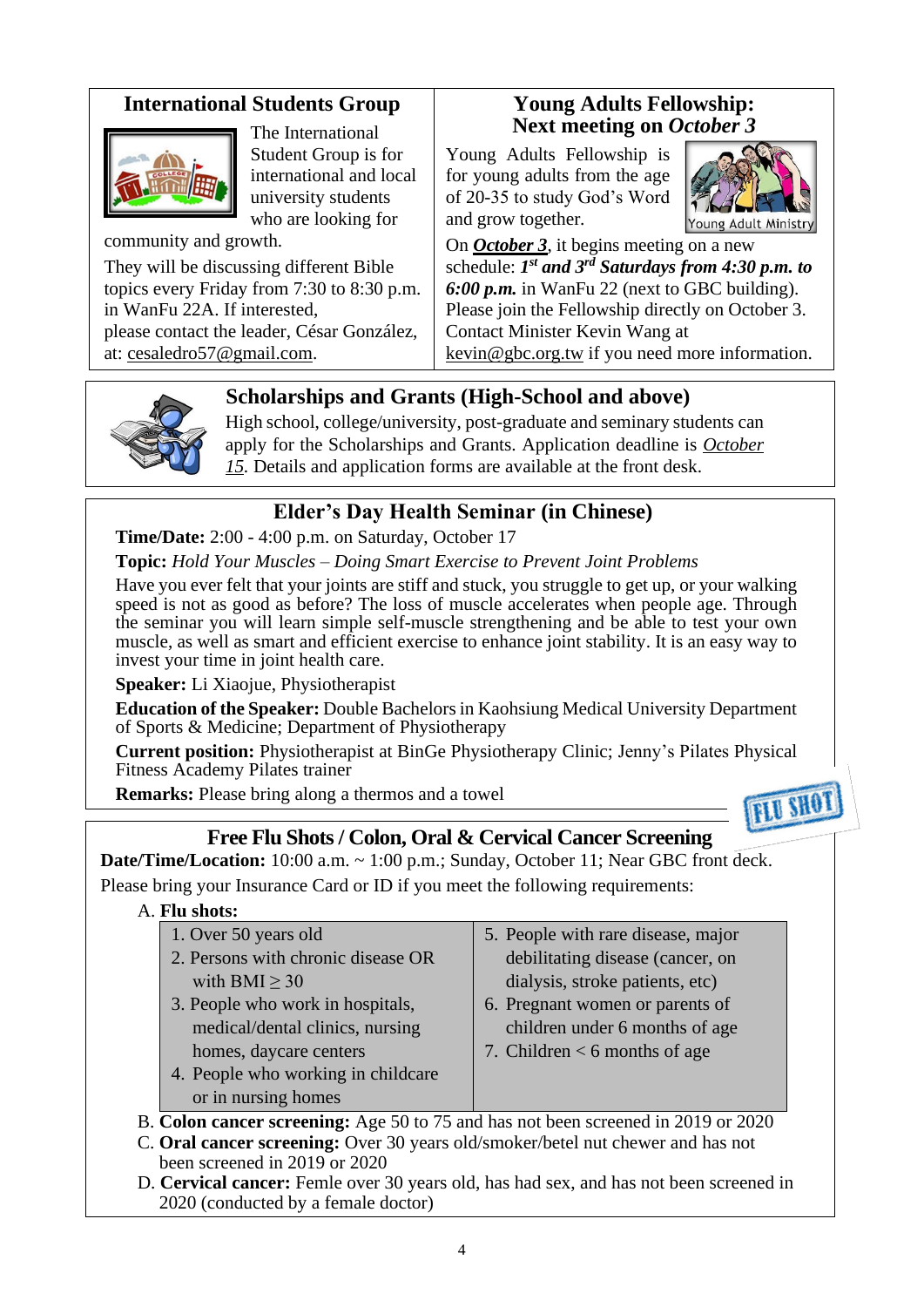# **Mabuhay Fellowship**



Today, September 27, at 2 p.m. in Basement Room B05, the Mabuhay Fellowship we will have a Tagalog Bible study. All Tagalog speakers are welcome.

The Mabuhay Fellowship comprises Filipinos aiming to share God's love and light through worship, prayer, Bible study, fellowship, gospel sharing, ministry, and more.

- Bible Studies for Life Class in Bahasa: This class meets from 11:30 a.m. in Room B03. People coming from all nationalities who speak Bahasa are welcome. Please go to the class directly if you are interested in joining. Questions? Please contact the leader, Maria Sagita, at sagitamaria@gmail.com.
- **Evergreen Bilingual Fellowship:** Evergreen Fellowship meets every Saturday night, from 6:00 to 8:00 p.m. in GBC. Please email to join: wistlesliang@hotmail.com.

|                                                                                                                                                                                                                                                                                                                                                                                             |                                                                                                                                                                                                                                                                                                                                                                                                                                                                         |  | <b>English Congregation Leaders</b>                                                                                                                                                                                                                                                                                                                                                                             |                                                                                                                                                                                                                                                                                                                                                                                                         |                                                                                                                                                                                                                                                                                               |  |
|---------------------------------------------------------------------------------------------------------------------------------------------------------------------------------------------------------------------------------------------------------------------------------------------------------------------------------------------------------------------------------------------|-------------------------------------------------------------------------------------------------------------------------------------------------------------------------------------------------------------------------------------------------------------------------------------------------------------------------------------------------------------------------------------------------------------------------------------------------------------------------|--|-----------------------------------------------------------------------------------------------------------------------------------------------------------------------------------------------------------------------------------------------------------------------------------------------------------------------------------------------------------------------------------------------------------------|---------------------------------------------------------------------------------------------------------------------------------------------------------------------------------------------------------------------------------------------------------------------------------------------------------------------------------------------------------------------------------------------------------|-----------------------------------------------------------------------------------------------------------------------------------------------------------------------------------------------------------------------------------------------------------------------------------------------|--|
|                                                                                                                                                                                                                                                                                                                                                                                             |                                                                                                                                                                                                                                                                                                                                                                                                                                                                         |  | English Pastor: Nick Brideson                                                                                                                                                                                                                                                                                                                                                                                   |                                                                                                                                                                                                                                                                                                                                                                                                         |                                                                                                                                                                                                                                                                                               |  |
| Minister Priscilla Liao<br><b>Pastor Nick Brideson</b>                                                                                                                                                                                                                                                                                                                                      |                                                                                                                                                                                                                                                                                                                                                                                                                                                                         |  |                                                                                                                                                                                                                                                                                                                                                                                                                 | Minister Kevin Wang                                                                                                                                                                                                                                                                                                                                                                                     |                                                                                                                                                                                                                                                                                               |  |
| <b>Adult Education</b><br>/Mission                                                                                                                                                                                                                                                                                                                                                          | AM Worship                                                                                                                                                                                                                                                                                                                                                                                                                                                              |  | Children's<br>Education/Caring                                                                                                                                                                                                                                                                                                                                                                                  | PM Worship                                                                                                                                                                                                                                                                                                                                                                                              | Youth/Fellowship                                                                                                                                                                                                                                                                              |  |
| <b>Adult Education</b><br><b>Nick Brideson</b><br>nick@gbc.org.tw<br><b>Foreign Mission:</b><br><b>Medical/Dental Team</b><br><b>Armand Lim</b><br>rmanlim@yahoo.com<br><b>VBS</b> Team<br>Priscilla Liao<br>priscilla@gbc.org.tw<br><b>Taiwan Mission:</b><br><b>TaiTung Team</b><br>Cherrie Gow Lim<br>cvgow@yahoo.com<br><b>Orphanage Ministry</b><br>Julie Chen<br>yuling0914@gmail.com | <b>Morning Music</b><br>Cherrie Gow Lim<br>cvgow@yahoo.com<br><b>Morning Greeters</b><br>Chien Ferng<br>cferng@gmail.com<br><b>Adult Choir</b><br><b>Hand Bell Choir</b><br>Juliet Jao<br>lenyinjao@gmail.com<br><b>Hallel Singers</b><br>Cherrie Gow Lim<br>cvgow@yahoo.com<br><b>Morning Fellowship Tea</b><br>Yuri Shih<br>yuchen_phone@hotmail.com priscilla@gbc.org.tw<br><b>Morning Multimedia</b><br>Vicky Lin<br>gbcmorningmedia@gmail.com lou.amanda@gmail.com |  | <b>Cryroom Children's</b><br><b>Care Ministry</b><br>Abby Tu<br>abbbytu@gmail.com<br>Preschool<br>Joanna Peng<br>Joanna1285@hotmail.com<br><b>AWANA Spark Group</b><br><b>Crystal Turner</b><br>elisayeh@yahoo.com<br>AWANA T&T Group<br>Ming Lai<br>minglai88@gmail.com<br><b>Prayer Ministry</b><br>Priscilla Liao<br><b>Hospital Visitation</b><br>Amanda Lou<br><b>Small Groups</b><br>- Women<br>- General | <b>Evening Music Team</b><br>Alex Chen<br>gbceworshipteam@gmail.com Grant & Kirsten<br><b>Evening Greeters</b><br>Vicky Kuo<br>asiaglobe999@gmail.com<br><b>Evening Multimedia</b><br><b>Jusak Tandean</b><br>jtandean@yahoo.com<br><b>Evening Tea / Baptism</b><br><b>Celebration Fellowship</b><br>Michelle Cheng<br>yealincheng@yahoo.com<br><b>Baptism Support</b><br>Aline Kao<br>aline@gbc.org.tw | <b>Trinity Youth</b><br>(Grade 7 and above)<br><b>Burgess</b><br>grantburgess@live.co.za<br><b>Mabuhay Fellowship</b><br>Ava Zamora<br>avazam@yahoo.com<br><b>Young Adults</b><br>Fellowship<br>Kevin Wang<br>kavin@gbc.org.tw<br><b>Small Groups</b><br>- Youth<br>- Students<br>- Parenting |  |
| <b>Secretarial staff</b><br>SueJenny Hsu<br>suejenny@gbc.org.tw                                                                                                                                                                                                                                                                                                                             | Stella Chen (part-time)<br>stella@gbc.org.tw                                                                                                                                                                                                                                                                                                                                                                                                                            |  | - Ministry<br>Deacon<br>Michael Huang<br>mhuang500@yahoo.com                                                                                                                                                                                                                                                                                                                                                    |                                                                                                                                                                                                                                                                                                                                                                                                         | <b>Alternate Deacon</b><br>Armand Lim<br>rmanlim@yahoo.com                                                                                                                                                                                                                                    |  |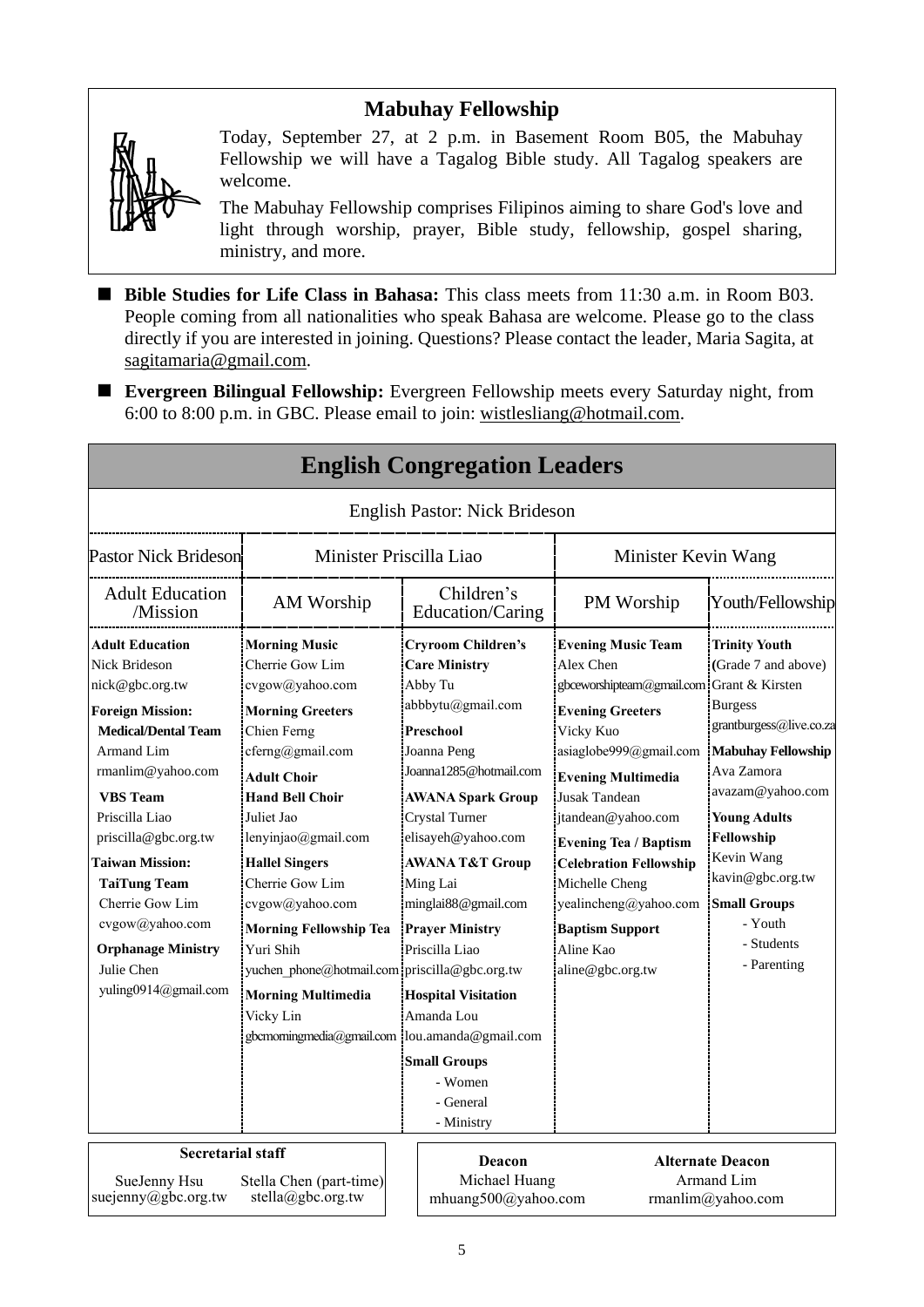| $\star\star$ Sunday School Information – Join a class directly $\star\star$                                             |                            |                         |                      |                                          |  |
|-------------------------------------------------------------------------------------------------------------------------|----------------------------|-------------------------|----------------------|------------------------------------------|--|
| <b>Class</b>                                                                                                            |                            |                         |                      |                                          |  |
| <b>Beginning Christian Life</b>                                                                                         |                            |                         |                      | To go to either                          |  |
| Alpha – New and non-Christians                                                                                          | $11:30$ a.m.               | Calvary Room            |                      | the Calvary or<br><b>Mount of Olives</b> |  |
| Christianity 101 - required for baptism                                                                                 | 11:30 a.m.                 | <b>Mount of Olives</b>  |                      | rooms: Take the<br>stairs by the front   |  |
| <b>Maturing Christians</b>                                                                                              |                            |                         |                      | $\mathrm{d}\mathrm{esk}$ , 2.5th floor   |  |
|                                                                                                                         | 9:00 a.m.                  |                         | Mount of Olives Room |                                          |  |
| 5 classes:<br>Room B04<br>11:30 a.m.<br>Room B05<br><b>Bible Studies for Life</b><br>WanFu 20 Room A<br>WanFu 20 Room C |                            | Room $B$ 03 - in Bahasa |                      |                                          |  |
|                                                                                                                         | $2:30$ p.m.                | Room 306                |                      |                                          |  |
|                                                                                                                         | $4:00$ p.m.                | On break                |                      |                                          |  |
| <b>Youth: Grade 7 and above</b>                                                                                         |                            |                         |                      |                                          |  |
| <b>Bible Studies for Life</b>                                                                                           | 11:30 a.m.<br>Room 405     |                         |                      |                                          |  |
| <b>Children</b>                                                                                                         |                            |                         |                      |                                          |  |
| Nursery - Age 3 and under                                                                                               | $11:20$ a.m. $-12:50$ p.m. |                         | Kindergarten         |                                          |  |
| Preschool - Age 3 to 5                                                                                                  | 11:40 a.m. $- 12:40$ p.m.  |                         | Room 403             |                                          |  |
| $AWANA$ - Kindergarten ( $\pm \text{ff}$ ) to Grade 6                                                                   | 11:30 a.m. $-1:00$ p.m.    |                         | Rooms 401 / 404      |                                          |  |

| $\star \star$ Fellowships - Join a fellowship directly $\star \star$ |                                                |                            |  |  |
|----------------------------------------------------------------------|------------------------------------------------|----------------------------|--|--|
| <b>Fellowship</b>                                                    | Time                                           | Location                   |  |  |
| Mabuhay                                                              | Sundays; $2:00 - 4:00$ p.m.                    | <b>B05</b>                 |  |  |
| Young Adults $(20 - 35 \text{ y.o.})$                                | $1st \& 3rd$ Saturdays; 4:30 p.m. to 6:00 p.m. | From<br>Oct. 3<br>WanFu 22 |  |  |

| Small Groups – Contact the leader to join $\star\star$                                                            |                                       |                                                                                                      |                                                               |  |  |
|-------------------------------------------------------------------------------------------------------------------|---------------------------------------|------------------------------------------------------------------------------------------------------|---------------------------------------------------------------|--|--|
| <b>Type</b>                                                                                                       | <b>Name</b>                           | Day/Time                                                                                             | <b>Contact Emails</b>                                         |  |  |
| <b>Students</b>                                                                                                   | <b>International Students Group</b>   | Friday<br>$7:30 - 9:00$ pm                                                                           | WanFu 22A<br>cesaledro57@gmail.com                            |  |  |
| <b>Parenting</b>                                                                                                  | <b>Parenting Group</b>                | $2nd$ & 4 <sup>th</sup> Sunday<br>GBC Room 402<br>rod_syverson@hotmail.com<br>$11:30$ am $-12:30$ pm |                                                               |  |  |
| Women                                                                                                             | Women's Group                         | $2nd$ & 4 <sup>th</sup> Saturday<br>Near GBC<br>joeym.vanderwerf@gmail.com<br>$8:30 - 10:30$ am      |                                                               |  |  |
|                                                                                                                   | Salt & Light                          | Sunday<br>$1:30 - 3:00$ pm                                                                           | <b>GBC Mount of Olives Room</b><br>paulhan2908@gmail.com      |  |  |
|                                                                                                                   | <b>Bilingual Interpretation Group</b> | Sunday<br>$2:00 - 4:00$ pm                                                                           | GBC Room 303<br>cfindler@yahoo.com                            |  |  |
|                                                                                                                   | Crown of Beauty                       | Saturday<br>$2:00 - 4:00$ pm                                                                         | <b>GBC Mount of Olives Room</b><br>clemence $4261$ @gmail.com |  |  |
| <b>General</b>                                                                                                    | Thursday Night Bible<br>Study Group   | Thursday<br>$7:30 - 9:00$ pm                                                                         | GBC Room 301<br>rod_syverson@hotmail.com                      |  |  |
|                                                                                                                   | NanGang Bible<br><b>Study Group</b>   | Friday<br>$7:00 - 9:30$ pm                                                                           | NanGang<br>sagitamaria@gmail.com                              |  |  |
|                                                                                                                   | YungHe Bible Study Group              | Friday<br>7:00-8:30 pm                                                                               | YungHe<br>yedukondaluster@gmail.com                           |  |  |
|                                                                                                                   | HsinChu Bible Study Group             | Friday<br>$7:30 - 8:45$ pm                                                                           | HsinChu<br>rmanlim@yahoo.com                                  |  |  |
| <b>Ministry</b>                                                                                                   | <b>Hospital Visitation Group</b>      | Thursday<br>$1:30 - 2:30$ pm                                                                         | <b>Near GBC</b><br>lou. amanda@gmail.com                      |  |  |
| If you are interested in starting a new group,<br>please contact Minister Priscilla Liao at priscilla@gbc.org.tw. |                                       |                                                                                                      |                                                               |  |  |